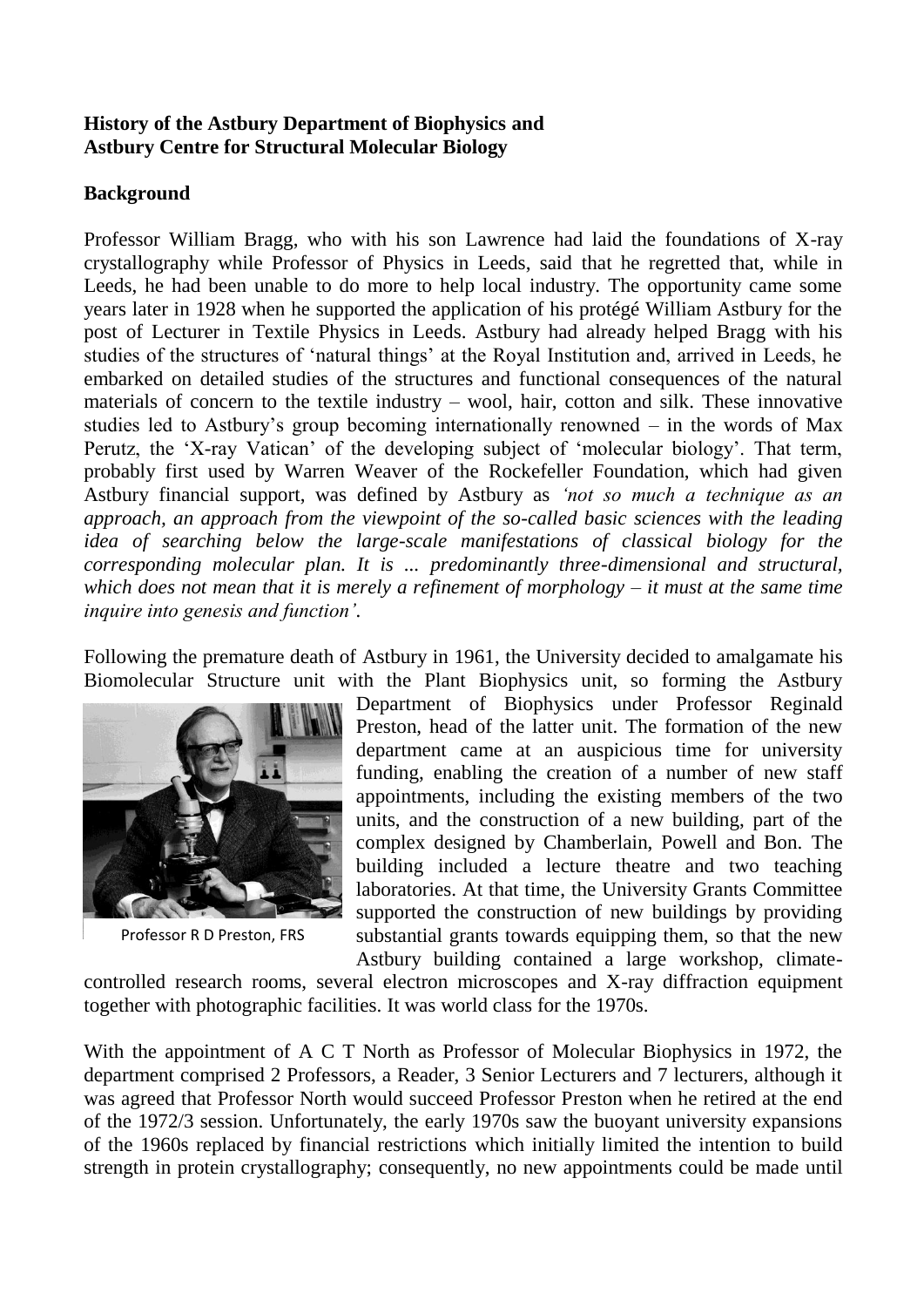the UGC's introduction of its 'New Blood' scheme in the 1980s, which created an opportunity for the appointment of Simon Phillips in 1985.

The Biophysics academic staff were supported by secretarial and technical staff, not least 4 workshop staff, one of whom was paid by a local industrial firm with which Professor Preston had collaborated.

The Astbury department of Biophysics was merged with the Department of Biochemistry in 1990, to form the new Department of Biochemistry and Molecular Biology, while retaining biophysics teaching and research. Over the next few years, research in protein structure and function grew rapidly, with the appointments of Peter Stockley, Sheena Radford, Alan Berry, Peter Henderson and Stephen Baldwin. This led to the formation of the Leeds Centre for Molecular Recognition in Biological Sciences in 1996, a research centre that also attracted members from other departments, most notably Chemistry. The Astbury Centre for Structural Molecular Biology (ACSMB) was founded in 1999, re-establishing the Astbury name in a formally constituted university research centre. Simon Phillips was appointed the first director, and as the Astbury Professor of Biophysics, maintaining the established chair carrying Astbury's name. ACSMB was notable as a multidisciplinary research centre that bridged across departments, with over a third of its members from departments outside Biological Sciences, such as Physics and Chemistry. Since that time, ACSMB has grown into a major centre with an international research reputation, with a very wide range of activities and its own PhD programme.

## **Biophysics Teaching**

By 1972, no fewer than 4 degree schemes had been started. The major one was a 4-year 'single-subject' scheme in Biophysics; the reason for this length was that it was felt that, while biophysics was not at that time a well-known subject, it was desirable that our graduates should have a firm grounding in physics for the sake of their career opportunities; consequently, these students had 2 years of courses from the Department of Physics, together with subsidiary Chemistry and Mathematics courses, embarking on the Biophysics for their 3<sup>rd</sup> and 4<sup>th</sup> years. The department also offered Combined Studies courses, with Genetics, Mathematics and Zoology, Computer Science being added later.

Starting with only 4 single-subject students, numbers gradually built up, eventually reaching 20 admissions per annum. University applicants were expected at that time to offer 5 choices in their UCCA applications, and it was always a problem that there were never 5 different universities offering biophysics degrees, so that potential students had to include a variety of alternatives. While several other universities did start to offer biophysics, including King's College London, York, Liverpool John Moores and Portsmouth, numbers in Leeds remained buoyant, but they started to decline in the late 1980s for no very apparent reason and York, for one, closed its biophysics course. Eventually, although the Leeds Biophysics single honours course had been reconstituted as a 3-year scheme, it became clear that the Leeds courses were no longer viable at a time when the university scrutinised the costs of undergraduate teaching. With the move to amalgamation of departments into larger units, Biophysics was merged with Biochemistry and Genetics and the teaching of specific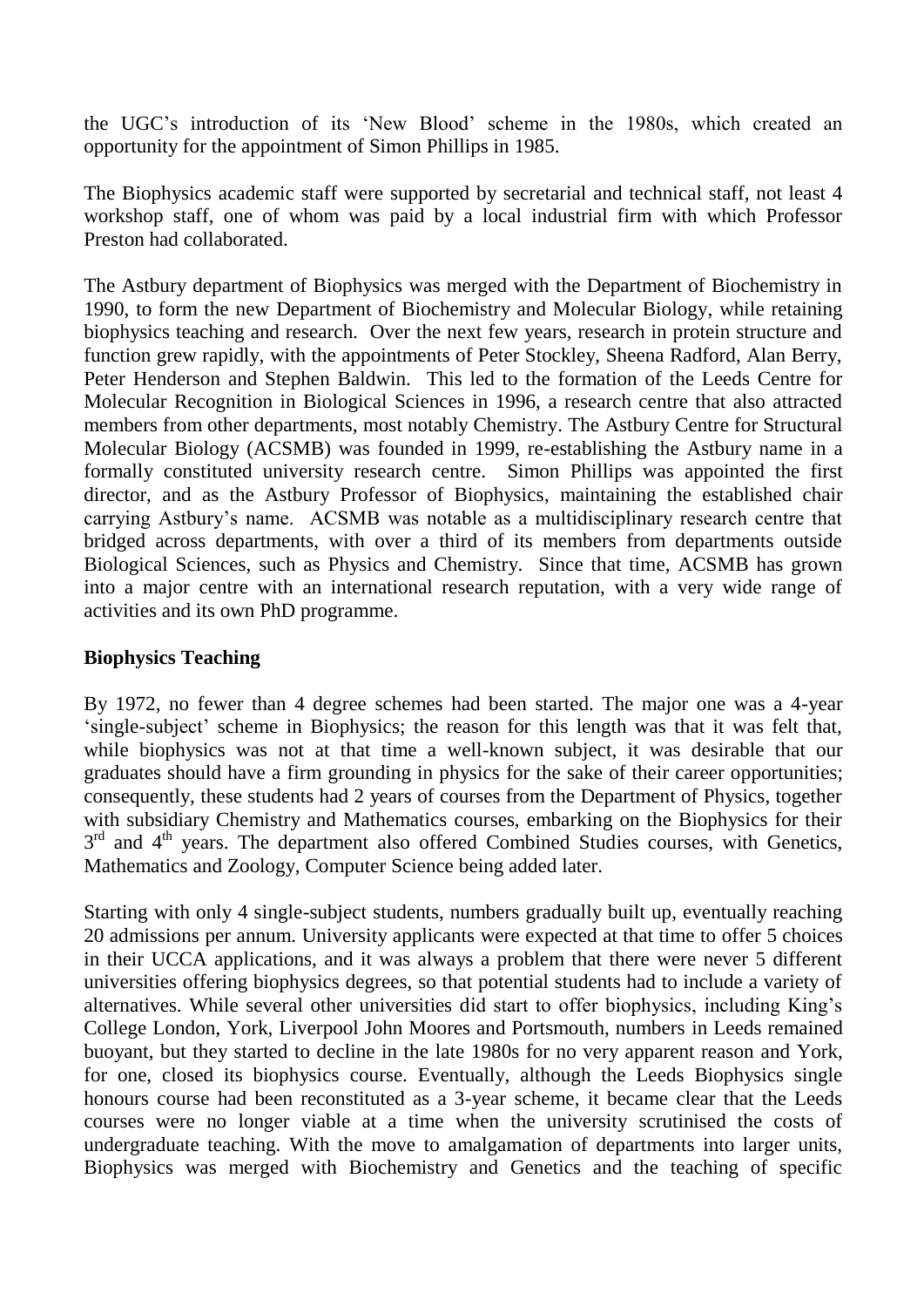biophysics courses was abandoned. It is rather strange that this occurred at a time when the biophysical approach and methodology had become increasingly important in research and applications in the life sciences.

### **Biophysics Alumni**

A number of Leeds Biophysics graduates have obtained senior positions in biomolecular structural laboratories throughout the world in universities and industry; we can note especially:

Tony Watts, Professor of Biochemistry, University of Oxford Geoff Kneale, Professor of Biomolecular Science, University of Portsmouth Teresa Attwood, Professor of Bioinformatics, University of Manchester Lynne Howell, Professor of Biochemistry, University of Toronto Jeremy Smith, Director of Centre for Molecular Biophysics, Oak Ridge National Laboratory Carrie Wilmot, Associate Head of Biochemistry, Molecular Biology and Biophysics, University of Minnesota Will Somers, Vice-President of Global Biotherapeutic Technologies at Pfizer, Boston

Several have moved to senior administrative posts in universities, including Helen Grindley (Sheffield) and Mike Joynson (Cardiff)

Others have made their names in business and publishing, including:

Danuta Gray, Executive Chairman of Telefonica Europe and several charities

Helen Gavaghan, Publisher and author of science and technology papers and founder of *Science, People and Politics*

David Parry-Smith, bioinformatics consultant and founder of ChiBio Christopher Surridge, Chief Editor *Nature Protocols*

# **Biophysics Research**



Sandy Geddes building a model of the cross-beta structure (1968)

Astbury's interests in fibre diffraction had continued with the elucidation by A J (Sandy) Geddes and others of the 'cross-beta' structure of proteins. They had obtained X-ray diagrams of the fibre-like egg-stalk pedestal of the lacewing fly *Chrysopa;* model-building showed that the stalk comprised transverse protein chains with the beta structure zigzagging across its width. Originally thought just to be a curious result from an obscure biological organism, such zigzag arrangements also occur in the amyloid fibrils associated with many human diseases, an important field of current research by Sheena Radford's group in the Astbury Centre.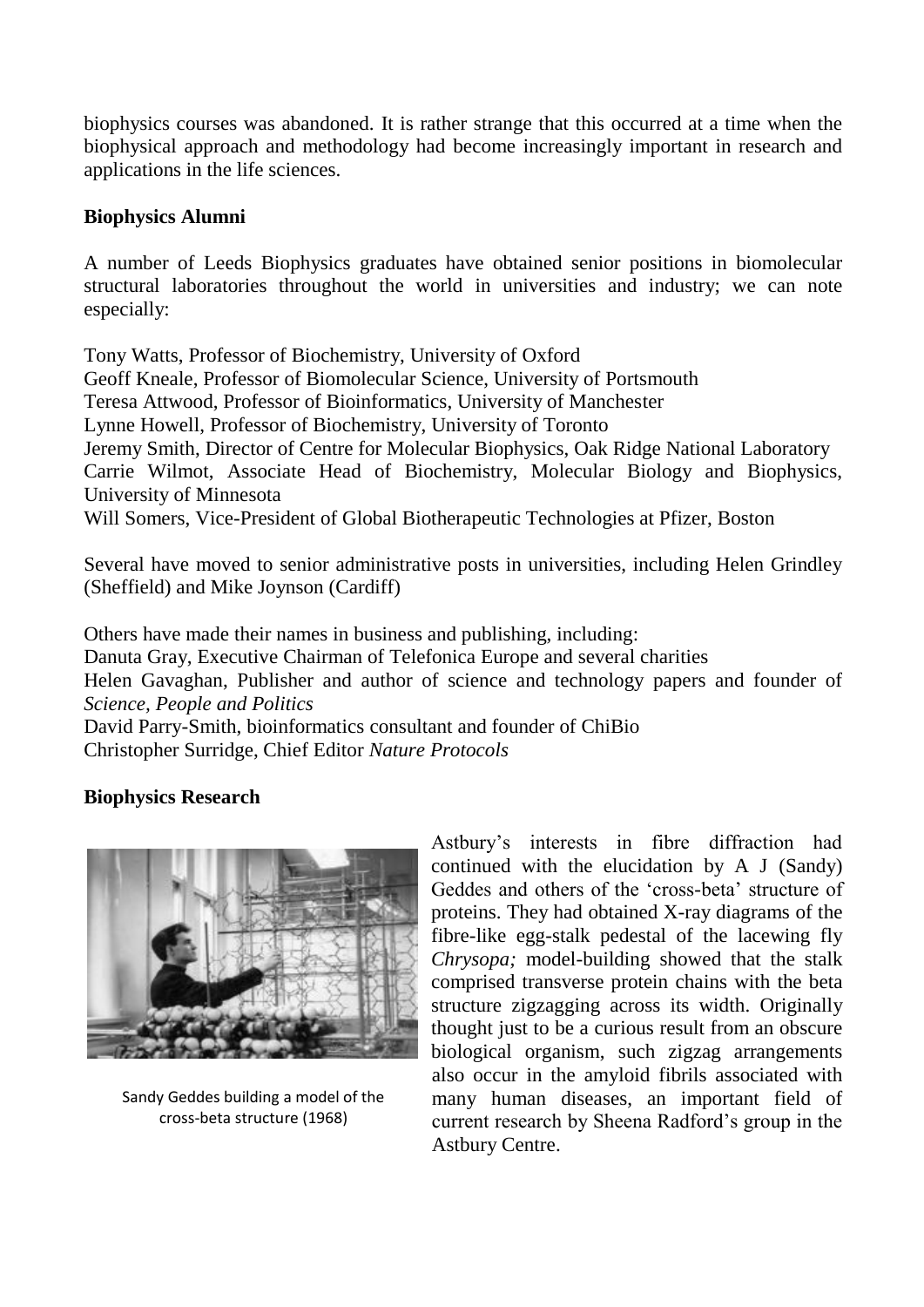

Lipocalin chain fold, comprising a barrel of beta strands and 2 short helices

Small molecule crystallography (B. Sheldrick), spectroscopy (P F Knowles), liquid crystal studies (J E Lydon) and light-scattering (D B Sellen) also continued within the department, but research on crystalline proteins crystallography took rather long to flourish, partly because of unlucky choices of substances to study. Eventually, there was success in studies of the insulinlike hormone relaxin, the enzyme dihydrofolate reductase and the lipocalin family of binding proteins, including the mouse and rat urinary-binding proteins and their relationship to β-lactoglobulin. These projects involved collaboration by North with Dodson's group in York, Sawyer's in

Edinburgh and several industrial firms.

The use of computer-driven CRT display systems, developed by North and Geddes in the Astbury department, led to significant advances in molecular graphics and its use for interpretation of X-ray crystallographic results, the modelling and comparison of molecular structures and the energetics of interactions between molecules, such as the structures



Mark Harris using the stereo-viewing system designed in the Astbury Dept. and marketed by Millennium Ltd

of drugs and protein/drug interactions. The first meeting of the Molecular Graphics Society (now the Molecular Graphics and Modelling Society) took place in Leeds as a result.



William Waldegrave (British Science Minister) presents a British Computer Society award in 1993 for databases and software for the study of protein sequences and functions. From L to R: BCS President, David Perkins, William Waldegrave, Teresa Attwood, Tony North, Donald Akrigg

Research was stimulated by Research Council-funded projects including the Protein Engineering Club (supporting collaboration with other academic groups and industry) and the Molecular Recognition Initiative (supporting interdepartmental research). The use of computer methods initiated in collaboration with J C Wootton (Genetics) and continued with J B C Findlay (Biochemistry) resulted in the production and widespread use of several databases concerned with establishing structural and functional relationships between proteins on the basis of sequence comparisons that lead to the identification of characteristic features.